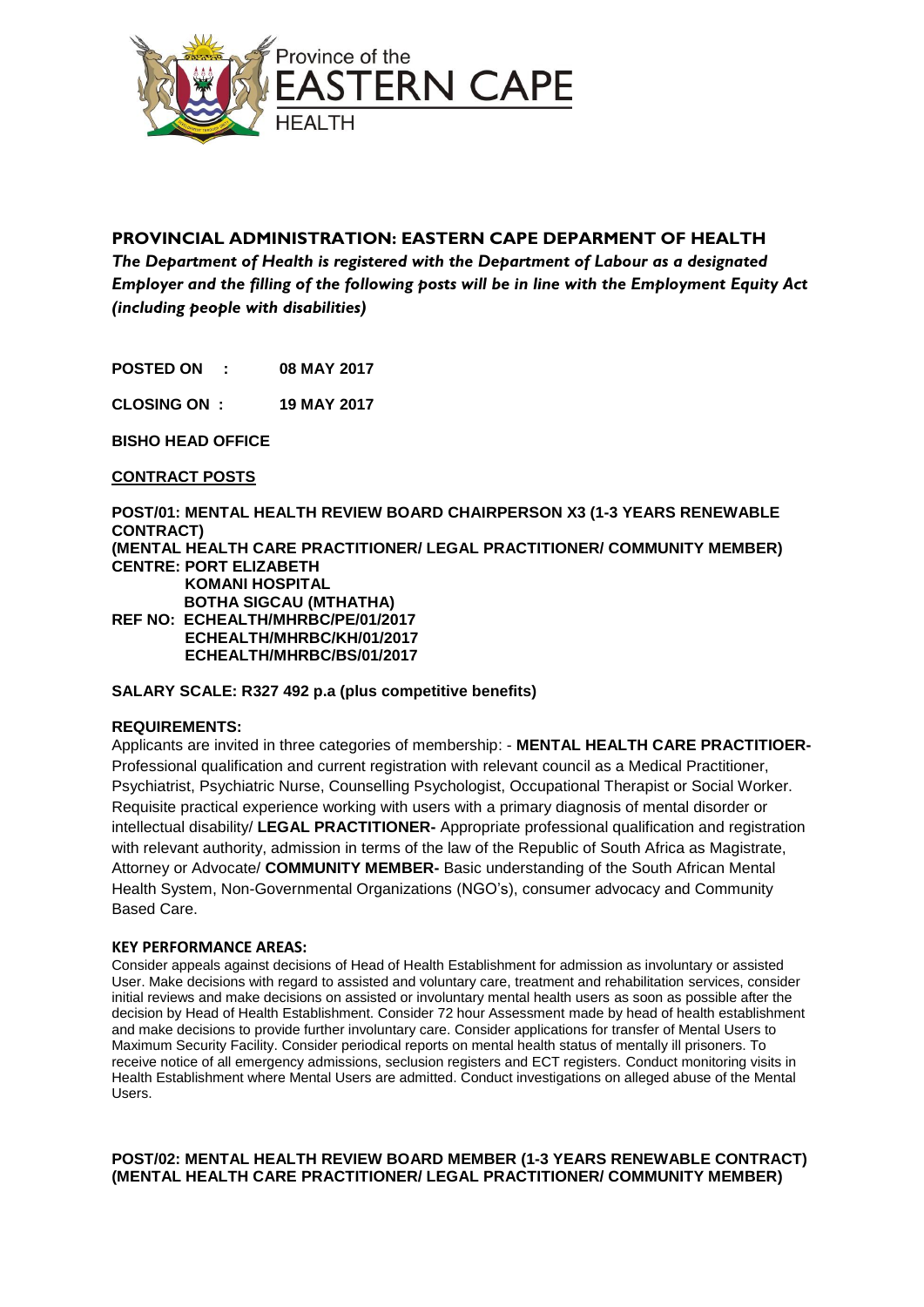### **CENTRE: PORT ELIZABETH REF NO: ECHEALTH/MHRBM/PE/02/2017 SALARY SCALE: R240 404 p.a (plus competitive benefits)**

### **REQUIREMENTS:**

Applicants are invited in three categories of membership: - **MENTAL HEALTH CARE PRACTITIOER-**Professional qualification and current registration with relevant council as a Medical Practitioner, Psychiatrist, Psychiatric Nurse, Counselling Psychologist, Occupational Therapist or Social Worker. Requisite practical experience working with users with a primary diagnosis of mental disorder or intellectual disability/ **LEGAL PRACTITIONER-** Appropriate professional qualification and registration with relevant authority, admission in terms of the law of the Republic of South Africa as Magistrate, Attorney or Advocate/ **COMMUNITY MEMBER-** Basic understanding of the South African Mental Health System, Non-Governmental Organizations (NGO's), consumer advocacy and Community Based Care.

#### **KEY PERFORMANCE AREAS:**

Consider appeals against decisions of Head of Health Establishment for admission as involuntary or assisted User. Make decisions with regard to assisted and voluntary care, treatment and rehabilitation services, consider initial reviews and make decisions on assisted or involuntary mental health users as soon as possible after the decision by Head of Health Establishment. Consider 72 hour Assessment made by head of health establishment and make decisions to provide further involuntary care. Consider applications for transfer of Mental Users to Maximum Security Facility. Consider periodical reports on mental health status of mentally ill prisoners. To receive notice of all emergency admissions, seclusion registers and ECT registers. Conduct monitoring visits in Health Establishment where Mental Users are admitted. Conduct investigations on alleged abuse of the Mental Users.

# **POST/03: MENTAL HEALTH REVIEW BOARD MEMBER X3 (1-3 YEARS RENEWABLE CONTRACT) (MENTAL HEALTH CARE PRACTITIONER/ LEGAL PRACTITIONER/ COMMUNITY MEMBER) CENTRE: PORT ELIZABETH KOMANI HOSPITAL BOTHA SIGCAU (MTHATHA) REF NO: ECHEALTH/MHRBM/PE/03/2017 ECHEALTH/MHRBM/KH/03/2017 ECHEALTH/MHRBM/BS/03/2017**

### **SALARY SCALE: R220 410 p.a (plus competitive benefits)**

## **REQUIREMENTS:**

Applicants are invited in three categories of membership: - **MENTAL HEALTH CARE PRACTITIOER-**Professional qualification and current registration with relevant council as a Medical Practitioner, Psychiatrist, Psychiatric Nurse, Counselling Psychologist, Occupational Therapist or Social Worker. Requisite practical experience working with users with a primary diagnosis of mental disorder or intellectual disability/ **LEGAL PRACTITIONER-** Appropriate professional qualification and registration with relevant authority, admission in terms of the law of the Republic of South Africa as Magistrate, Attorney or Advocate/ **COMMUNITY MEMBER-** Basic understanding of the South African Mental Health System, Non-Governmental Organizations (NGO's), consumer advocacy and Community Based Care.

### **KEY PERFORMANCE AREAS:**

Consider appeals against decisions of Head of Health Establishment for admission as involuntary or assisted User. Make decisions with regard to assisted and voluntary care, treatment and rehabilitation services, consider initial reviews and make decisions on assisted or involuntary mental health users as soon as possible after the decision by Head of Health Establishment. Consider 72 hour Assessment made by head of health establishment and make decisions to provide further involuntary care. Consider applications for transfer of Mental Users to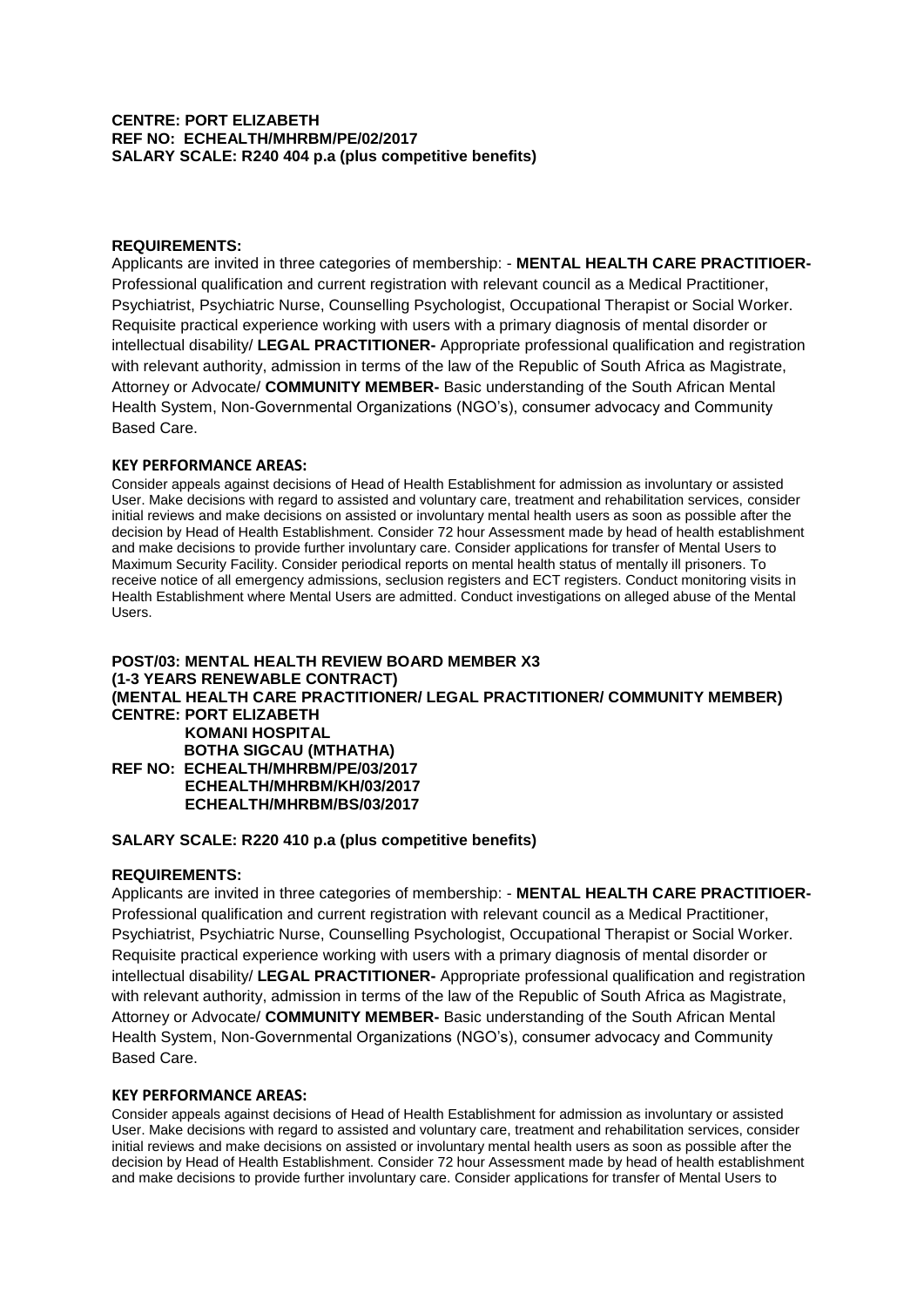Maximum Security Facility. Consider periodical reports on mental health status of mentally ill prisoners. To receive notice of all emergency admissions, seclusion registers and ECT registers. Conduct monitoring visits in Health Establishment where Mental Users are admitted. Conduct investigations on alleged abuse of the Mental Users.

#### **ENQUIRIES: DR T NOGELA Tel No: (040) 608 1931/ 083 378 1094 NB: ALL APPLICATIONS: Must be submitted to Registry Office, Dukumbana Building Private Bag x 0038, Bisho, 5605, Eastern Cape or Hand Delivered to Recruitment Office, Shop I, Dukumbana Building, Bisho.**

# **INTERNSHIP PROGRAMME FOR THE FINANCIAL YEAR 2016/2017**

The Eastern Cape Department of Health (ECDOH) in partnership with HWSETA is offering 25 internship opportunities for a period **of a year (12 months**) to Unemployed South African Graduates from Higher Education Institutions, who have completed Degrees or Diplomas, and have not been exposed to Public Service Work Experience related to the Field of Study that they have completed. This will be a Work-Based Structured approach to Experiential Learning related to an occupation with an aim to acquire competencies in the said Fields. Applicants are hereby invited from suitable qualified candidates to apply.

### **POST/04: INTERNSHIP PROGRAMME (SOCIAL WORKER) X 25 DURATION: 1 YEAR (12 MONTHS) CENTRE: VARIOUS HOSPITALS (EASTERN CAPE) REF NO: ECHEALTH/IPSW/PE/04/2017 STIPEND: R5 000.00 per month**

# **REQUIREMENTS: Bachelor of Social Work**

# **Special Note:**

- Applicants who have already participated in any Government Internships Programme will not be considered and if it is found that this was the case after appointment, the contract will be terminated with immediate effect
- The EC Department of Health is committed to the achievement and maintenance of diversity and equity in employment, especially of Race, Gender and Disability
- People living with Disability will be prioritized
- Applications must be submitted on a signed Z83 form, obtainable from any Public Service Department and must be accompanied by a comprehensive CV and certified copies of qualifications, academic record and identity document and be registered with the Professional Body. Failure to provide required documents will disqualify applicants
- Applicant must clearly indicate the reference number on the Z83 Form.
- Separate applications should be submitted for each study field of interest
- It is the applicants responsibility to have the qualifications evaluated by the South African Qualities Authority (SAQA) as qualifications will be submitted for verification
- Communication/ correspondence will be limited to short listed candidates only.
- If you have not been contacted within 2 months of the closing date of this advertisement, please accept that your application was unsuccessful.
- No late applications will be considered
- Candidates must be below 35 years of age ( over 35 can be considered on case by case especially those who were never given a chance before)